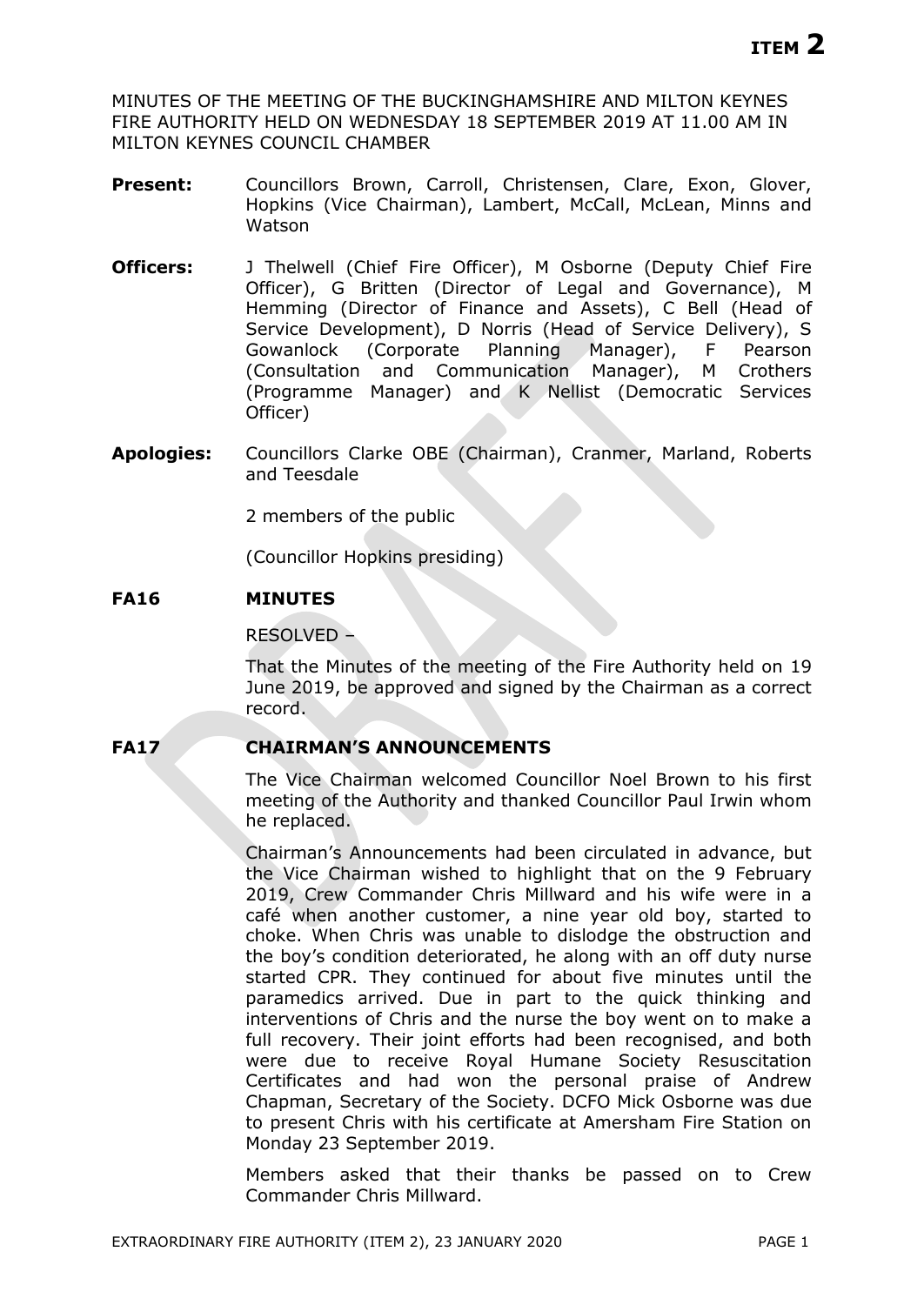## **FA18 RECOMMENDATIONS FROM COMMITTEES:**

## **OVERVIEW AND AUDIT COMMITTEE – 17 JULY 2019 PROTOCOL ON MEMBER AND OFFICER RELATIONS**

The Chairman of the Overview and Audit Committee advised Members that this report had been presented at the July meeting of the Overview and Audit Committee and had the support of all three party leaders. It had also been through the Joint Consultation Forum. This was a third refresh of the protocol, the first being in 2011 and the second in 2015.

#### RESOLVED –

That the Protocol on Member and Officer Relations be approved and adopted.

## **FA19 LEAD MEMBER RESPONSIBILITIES**

The Director of Legal and Governance advised Members that as per the minutes of the Annual Meeting, the allocation and appointment of Lead Members roles was deferred pending a review of the structure of the Senior Management Team. The high level phase of that restructure had been completed and Members would hear about that from the Deputy Chief Fire Officer in the next agenda item. The purpose of this report was for the Authority, firstly, to agree the allocation of Lead Member roles, and secondly to appoint duly nominated Members into those roles.

As detailed in the report, as far as the Director of Legal and Governance could ascertain, the Authority had appointed Members into Lead Member roles since 2004. Annex B showed how the numbers and types of Lead Member responsibilities had changed over the years, with there being only two occasions when they had remained the same from one year to the next.

The proposals for 19/20 were set out in Annex A, which also showed the changes from 18/19. The proposals included the deletion of the Lead Member role for Collaboration and Transformation on the basis that since the implementation of the Policing and Crime Act 2017, the collaboration mind-set had become embedded and the governance structures had matured.

The Director of Legal and Governance advised that it was proposed that the Property and Resource Management Lead Member role was deleted and instead encompassed within an expanded Finance and Assets portfolio. However, to ensure the necessary focus and oversight it was proposed that there remained a separate portfolio for the Blue Light Hub during its build phase.

## RESOLVED –

That the following Lead Member responsibilities be approved: a) Service Delivery, Protection and Collaboration;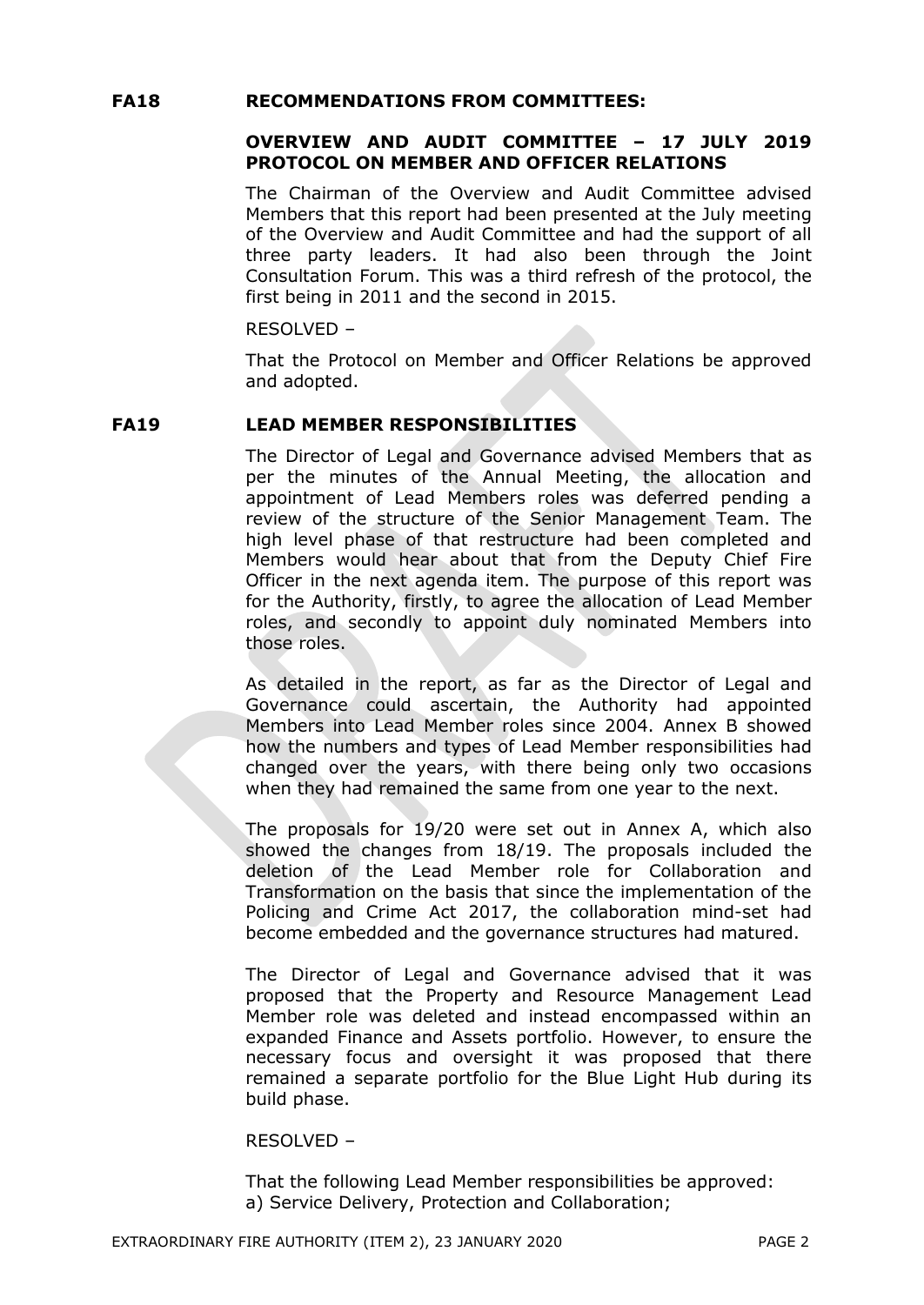- b) People, Equality and Diversity, and Assurance,
- c) Health and Safety and Corporate Risk,
- d) Finance and Assets, Information Security and IT, and
- e) Blue Light Hub (build phase).

That the following Members having been proposed and seconded be appointed as Lead Members for 2019/20 as follows:

| <b>Responsibility</b>                                                   | <b>Lead Member</b>           |
|-------------------------------------------------------------------------|------------------------------|
| Service Delivery,<br>Protection<br>and<br>Collaboration                 | <b>Councillor Clarke OBE</b> |
| People, Equality and Diversity and<br>Assurance                         | <b>Councillor Lambert</b>    |
| Health and Safety and Corporate   Councillor Teesdale<br><b>Risk</b>    |                              |
| Finance and Assets, Information   Councillor Hopkins<br>Security and IT |                              |
| Blue Light Hub (build phase)                                            | <b>Councillor Carroll</b>    |

## **FA20 SENIOR MANAGEMENT TEAM RESTRUCTURE**

The Deputy Chief Fire Officer advised that following on from the February Executive Committee meeting, Members had tasked officers with a review of the senior management team structure, in light of the opportunities presented by the retirement of the Director of People and Organisational Development and matters around collaboration and the recent HMICFRS Inspection of fire and rescue services, and also taking into account the current financial restraints that were in place.

The Chief Fire Officer advised Members it was worth noting that following the reduction of numbers on the senior management team the reallocation of funding was going into the front line in terms of firefighters on fire stations.

## RESOLVED –

That the changes to the structure of the Senior Management Team be noted.

## **FA21 DRAFT 2020-2025 PUBLIC SAFETY PLAN – FOR PUBLIC CONSULTATION**

The Vice Chairman advised Members that in front of them were replacement pages 30 and 31 of the Draft Public Safety Plan, this was to reflect a funding update based on an announcement made by the government in the 2019 spending round.

The Chief Fire Officer advised Members that the Public Safety Plan was a statutory duty for all fire authorities which set out its plan going forward to manage the risk within the community.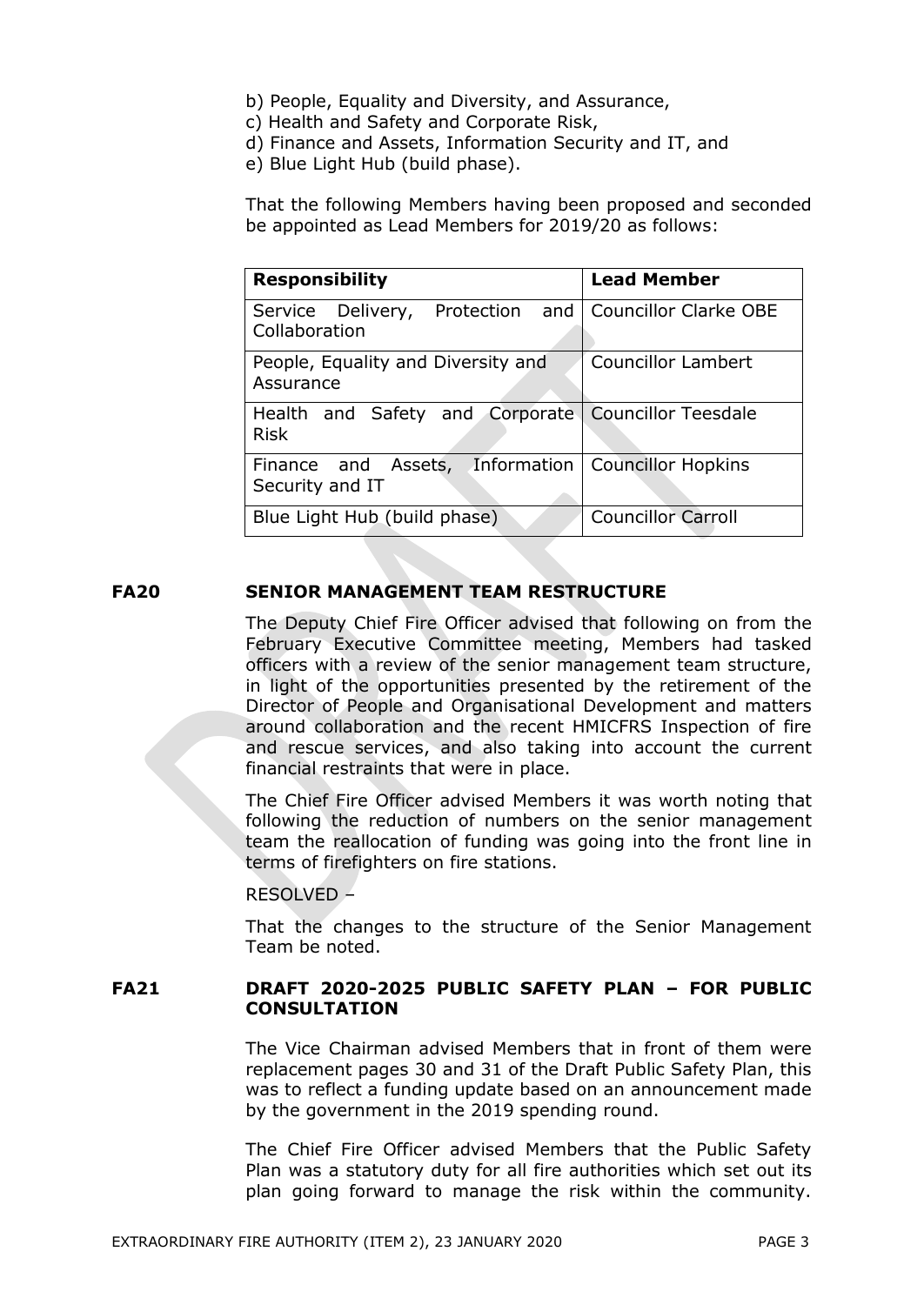This draft public safety plan focused on continuing the direction of travel the Authority had adopted over the last number of years. It was worth noting that the finances of the Authority were stretched and although the Authority provided an excellent service, it was not sustainable without additional funding moving forward.

The Head of Service Development advised Members that the Public Safety Plan (PSP), which was what the Integrated Risk Management Plan (IRMP) was called, set out the Authority's strategic approach to the management of risk in the communities it served. There was a statutory requirement for all fire and rescue authorities in England to produce an IRMP that conformed to National Framework requirements. The requirement was for IRMPs to include identification, analysis and mitigation of risks, cover at least a three year period and be subject to public consultation with the community, the fire and rescue services' workforce, representative bodies and partner organisations.

The Head of Service Development advised Members that the design philosophy behind the draft 2020-25 PSP was very similar to that underlying the current 2015-20 PSP. As Members would have seen, it identified and defined the main strategic challenges that the Authority faced over the life of the plan, and how it intended to approach them. The aim was to provide the Authority with strategic room for manoeuvre against a very uncertain financial and political context over the medium term. In particular, it gave the flexibility to respond to differing funding contexts under which the Authority could have more or less money than currently envisaged by the medium term financial plan.

The Head of Service Development advised Members that from the draft PSP, they would have seen that it also considered factors that could potentially affect its ability to maintain and deliver services. In particular, workforce and funding pressures as well as factors that would affect the scale and nature of the demand and range of risks and potential contingencies that it would likely to experience or need to plan for.

The Director of Finance and Assets advised Members that with regard to the updated pages 30 and 31, on 4 September 2019 the government spending round for 2019 was announced, this was around the time this report was written. The Director of Finance and Assets had now produced this addendum, with the latest financial position, to give Members, the public and the Authority's staff the best information available. Prior to spending round 2019 the Authority was forecasting a 5% reduction in settlement funding assessment (business rates and revenue support grant) on a cash basis each year, on trends seen before. The report was showing the pre 2019 forecast and update forecast having now seen the announcements in spending round 2019. There was also an unofficial announcement afterwards that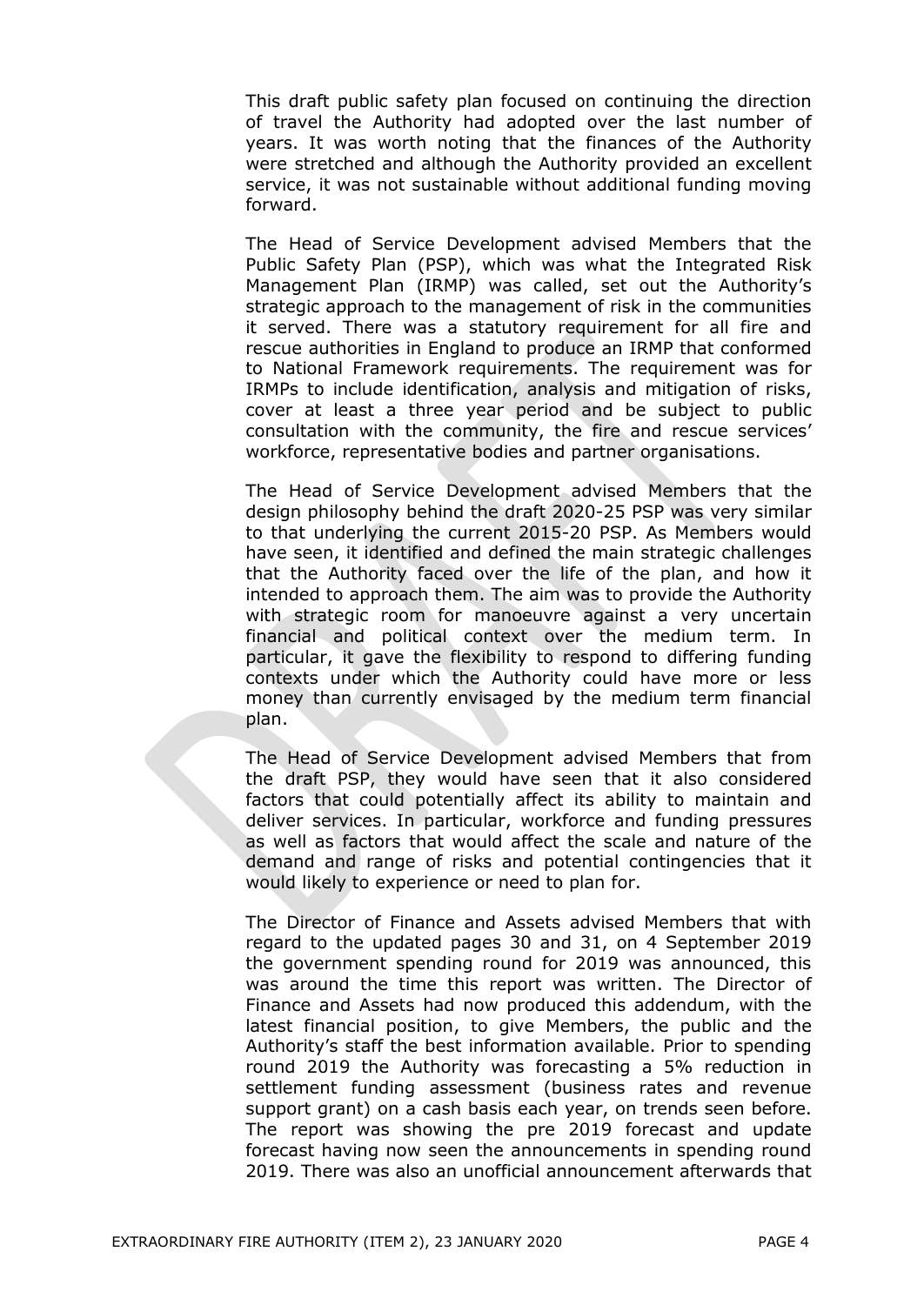the pension grant funding received this year worth approximately £1.2M would continue into next year.

The Director of Finance and Assets advised Members, that whilst this picture looked more positive, he would urge caution as this was only a one year spending round. There was no certainty beyond one year and it may all change if there was a general election.

The Head of Service Development advised Members that the Authority had scheduled an eight week consultation which it was aiming to initiate from Monday 23 September 2019. At the heart of the consultation was the qualitative engagement with a representative sample of the public, via the focus groups, which enabled participants to offer an informed perspective on the Authority's plans by giving them the opportunity to ask questions, debate and deliberate over the proposals.

In addition, Members would have seen that the Authority proposed to distribute the draft plan to a wide range of other stakeholders including its own staff, the representative bodies, neighbouring fire and rescue services, other blue light services, all layers of local government, MPs, voluntary sector organisations and business organisations. An online consultation channel would also be open throughout the eight week period to facilitate stakeholder feedback via completion of a structured questionnaire.

The Head of Service Development would also circulate links for the online consultation to Members for them to distribute to any other parties that might have an interest in participating in the consultation. Obviously, the plan was in draft form at this stage and, irrespective of any comments Members may have today, officers would welcome further input from Members during the consultation process alongside that received from other stakeholders. Feedback from the consultation would be reported to the February Authority meeting along with any recommended changes to the PSP for Members to approve as a result of the consultation outcomes and/or the findings of the Authority's HMICFRS report which would be published in December.

A Member asked if the response times which had increased by 15 seconds in the current plan were being addressed and asked if comments on what the Authority was doing to redress that negative move could be included and was advised that there was a national trend around attendance times increasing and there was a number of factors which affected this. The Authority was looking at it more scientifically through data analysis, including where appliances needed to be based at different time of the day. The good news story was that because incidents were reducing and these were average attendance times, there were less incidents in urban areas where attendance times were generally quicker and disproportionally increasing in rural areas where travel times were longer and slower.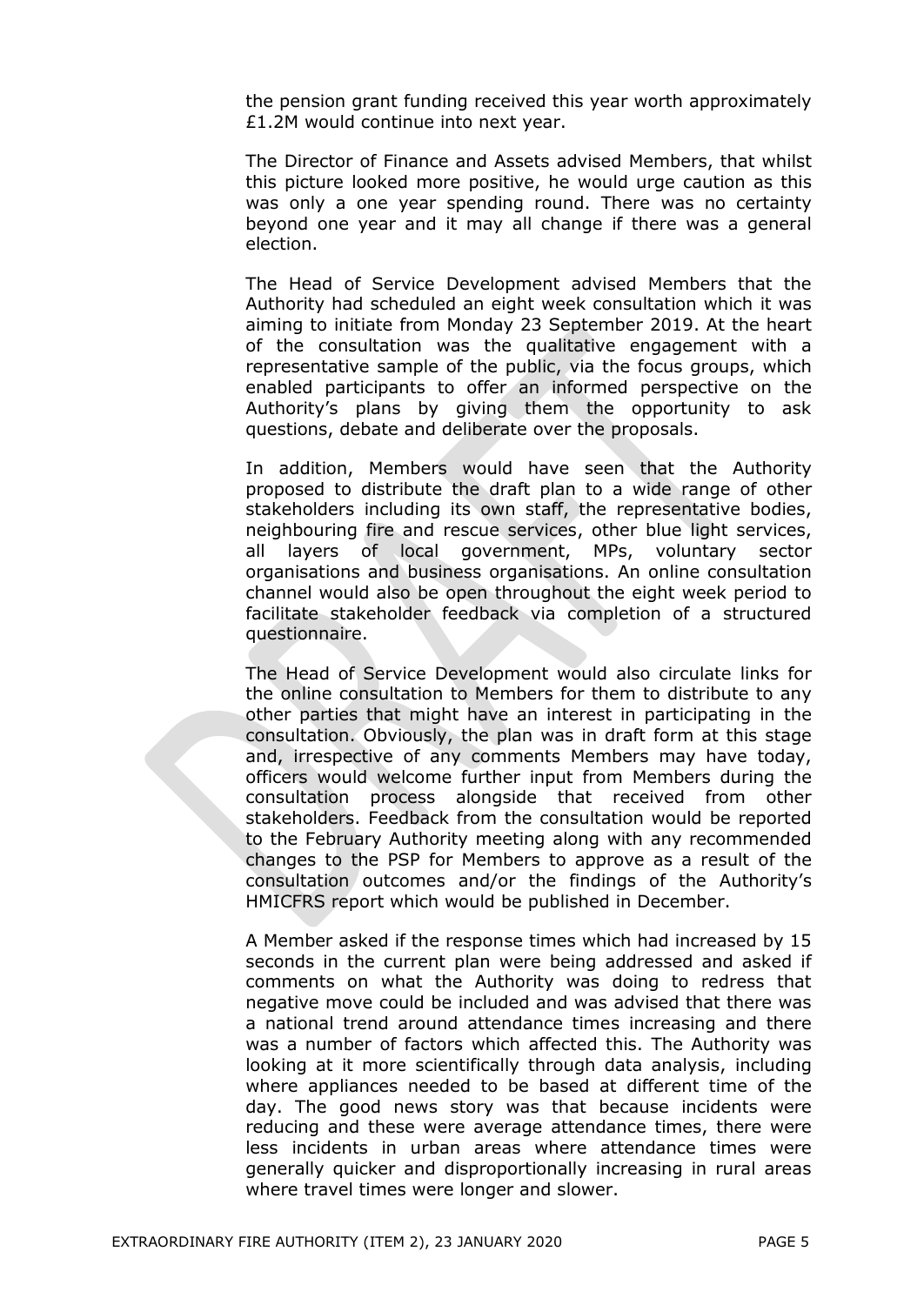A Member asked a question regarding the challenges ahead summary and workforce pressures and felt it would be helpful to add some of the ways this was being addressed and was advised that this was agreed and more narrative would be added.

A Member asked a question regarding the financial pressures summary and was advised that although the picture looked more positive, the Authority was still going to be stretched, but if the Authority could increase local council tax, it would be a much more secure source of funding. As part of the consultation going out to the public, a question would be asked regarding if the Authority could increase council tax would people be prepared to spend £10, £5 or a few per cent to get a better service. It was really important that the Authority got that feedback from the public and it would continue to push government for that flexibility.

A Member asked if the word 'adequately' resource our front-line services (page 29) under 'What does Success look like?' could be changed to 'appropriately' and this was agreed.

A Member asked why there was no reference in the plan to the Safer MK Partnership Board and was advised that one of the Authority's Group Commanders sat on the board of this partnership, and they would be included in the consultation.

A Member asked a question regarding the challenges ahead, the number of automatic fire alarms (AFA) and were alarms getting more sophisticated, and was advised that the Authority still saw the benefit in attending these for the crews to give assurance of a presence and also getting information on the site and to help educate.

A Member asked a question regarding the map in the consultation and asked why it did not show Bletchley and Great Holm Fire Stations and was advised that although these were historical incidents, it was a future look at where the Authority's resources were going to be based.

A Member asked a question regarding road traffic collisions and electric vehicles as a new risk and was advised that the Authority kept abreast of all new technologies and the trainers and crews were well trained on electric vehicles. The mobile data terminals on appliances carried this information by putting in vehicle registrations/vehicle types and giving this information back to the crews.

The Chief Fire Officer advised that finances had improved compared to what the Authority was looking at before the spending review two months ago, but that was the issue, everything had changed in two months and it could change again. The Service itself had modernised and changed to adapt to the financial challenge and staff had met the challenge and certainly that should be reflected in the inspection report when it's published. There was still uncertainly looking forward, the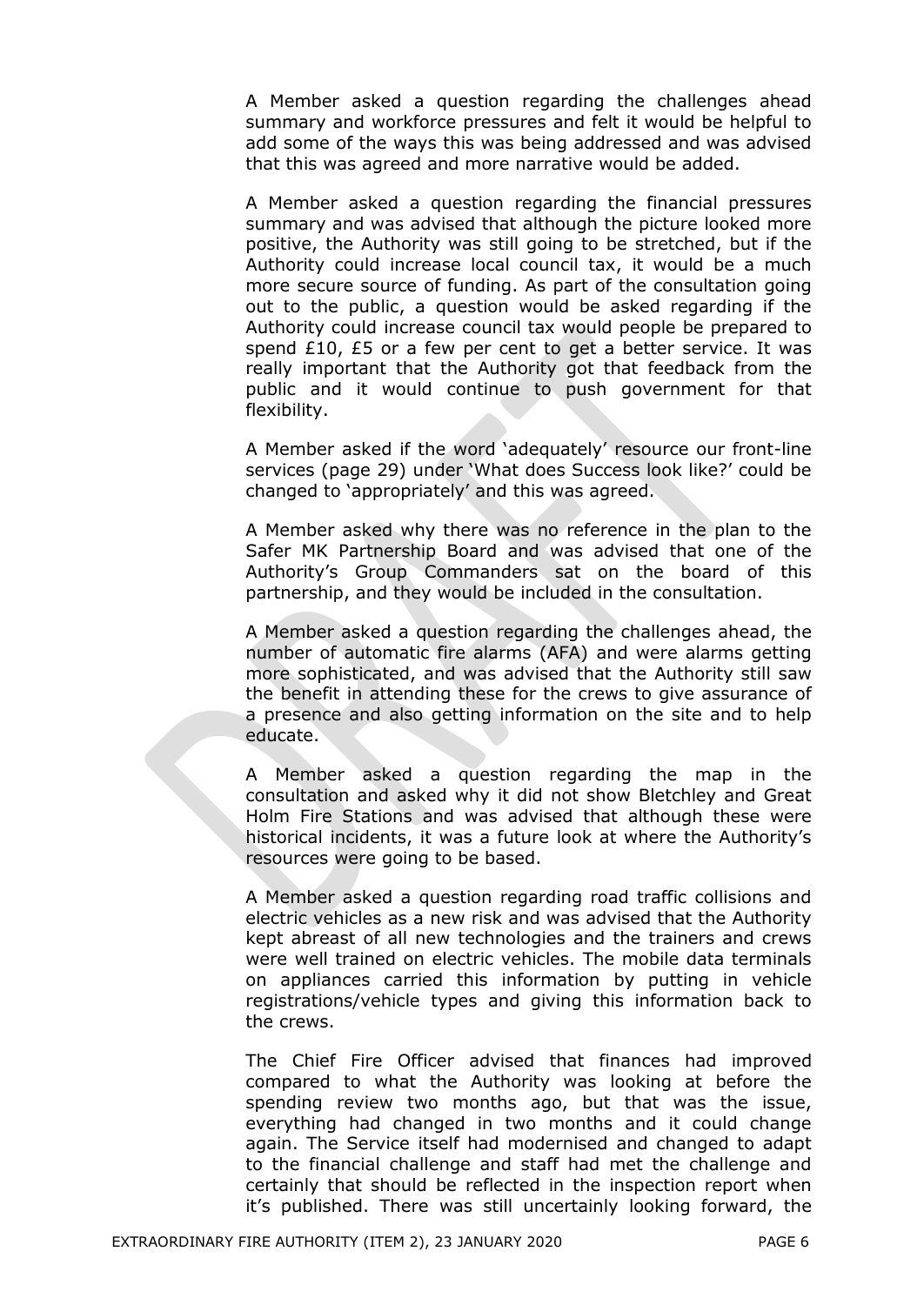Authority had the lowest council tax of any combined fire authority in the country and the Authority had been lobbying government for a number of years. Until the increase in council tax was capped in percentage terms, the gap between the highest council tax and the lowest council tax continued to widen. The only certainty the Authority could get within the budget was through the council tax precept moving forward and that would give the Authority an opportunity to invest in the Service with the modernised approach it had taken over the last few years.

The Director of Finance and Assets advised Members that as well as the updated financials on pages 30 and 31, the consultation questions had also been rewritten to reflect the updated position.

A Member asked that the consultation report should show that the spending review was not definite and that there could be more uncertainty and was advised the reason there were pre and post figures, was to try and demonstrate that uncertainly and how quickly things could move in a couple of months and could potentially move again.

#### RESOLVED –

(Recommendation 1 having been proposed and seconded to be amended to include the text 'subject to the requested amendments'):

- 1. That the draft 2020-2025 Public Safety Plan at Annex A be approved, subject to the requested amendments, for public consultation;
- 2. That the consultation plan at Annex B be approved;
- 3. That the Chief Fire Officer be granted discretion to finalise the presentation of the 2020-2025 Public Safety Plan in readiness for the consultation and to determine the consultation questions.

## **FA22 P HOLLAND V BUCKINGHAMSHIRE AND MILTON KEYNES FIRE AUTHORITY**

The Director of Legal and Governance advised Members that this report was being presented to the Authority so that the findings of the Employment Tribunal in a case resulting from claims brought against the Authority by its former Area Commander could be brought to the attention of Members. Mr Holland alleged that the actions and decisions of the Authority's former Head of HR, and the Chief Fire Officer and the Deputy Chief Fire Officer amounted to unfair dismissal; unlawful disability discrimination; failure to make reasonable adjustments; and victimisation by and on behalf of the Authority.

The Director of Legal and Governance advised Members that as mentioned in the report, the Employment Judge's decision and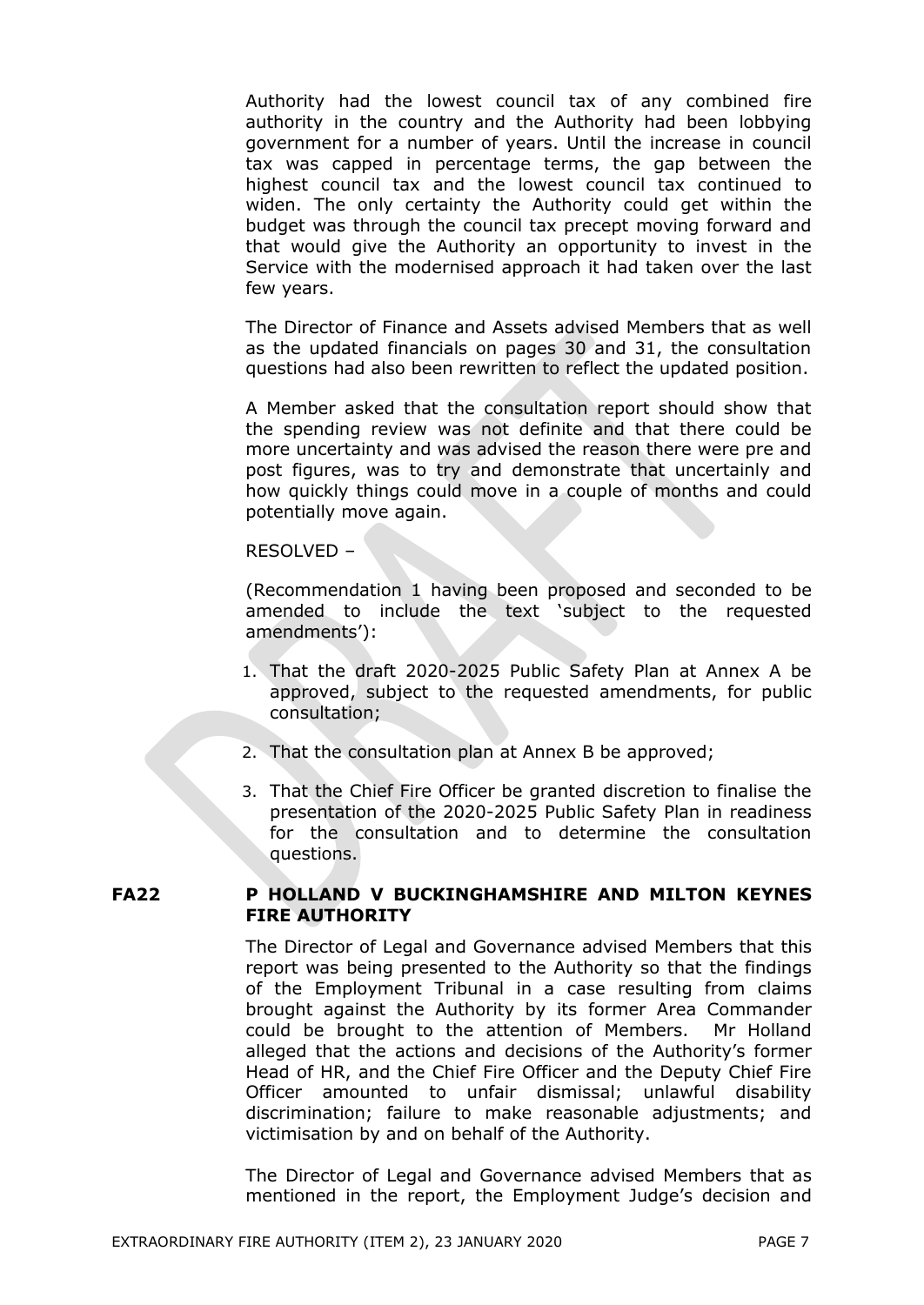reasons set out at great length how the actions of the Authority's senior officers were, in fact, proper and correct in every single respect. Mr Holland brought proceedings against the Authority when, after having crashed his car while intoxicated, and having been convicted of drunk driving, he was dismissed by the Deputy Chief Fire Officer and lost his internal appeal to the Chief Fire Officer. As well as claiming compensation from the Authority, Mr Holland also included a claim to be reinstated as an Area Commander in charge of the Blue Light Hub project in Milton Keynes. Part of Mr Holland's unfair dismissal claim comprised 13 separate legal arguments, alleging that the internal procedures, followed by the Deputy Chief Fire Officer and the Chief Fire Officer were unlawful. Mr Holland withdrew five of those allegations on the second day of the tribunal and a further one on the last day of the tribunal. Of the seven remaining allegations the tribunal found that in fact the procedures followed by the Chief Fire Officer and Deputy Chief Fire Officer were fair and lawful.

Due to the complexity of defending a claim in which discrimination arising out of disability is alleged, legal support and advice was sought from a national law firm and from a barrister. The legal costs in defending the case since receipt of the claim brought against the Authority amounted to £98,155.14. Although the judgment had been issued and published on the internet, and is resoundingly in favour of the decisions taken by officers, it would not be possible to recover the legal costs from Mr Holland. Moreover, the litigation was still 'live' in that it was not yet known if Mr Holland had lodged an appeal to the Employment Tribunal. On that latter point, the possibility of an appeal by Mr Holland could not be ruled out, so the timing of this report enabled Members, should they wish, to consider whether they would support officers in defending an appeal.

Members discussed the report and gave officers their full support to defend any future claims by Mr Holland.

A Member asked what the cost of legal fees for an appeal would be and was advised that it would be in the region of £10k.

A Members asked what the cost would be if the Authority lost the appeal and was advised that if the Authority lost the appeal and it got remitted back to the Employment Tribunal, they may be directed to consider the matter again which would cost further resources in terms of legal expenses. If it then went to a Remedies Hearing, as mention in the report, the Authority had put provision aside for £250k, based on the prudent estimate of a law firm who looked at typical awards in this type of case. That said, as Mr Holland was found to be disabled, the statutory cap was lifted and it would be a considerable sum.

An amendment having been proposed and seconded:

RESOLVED –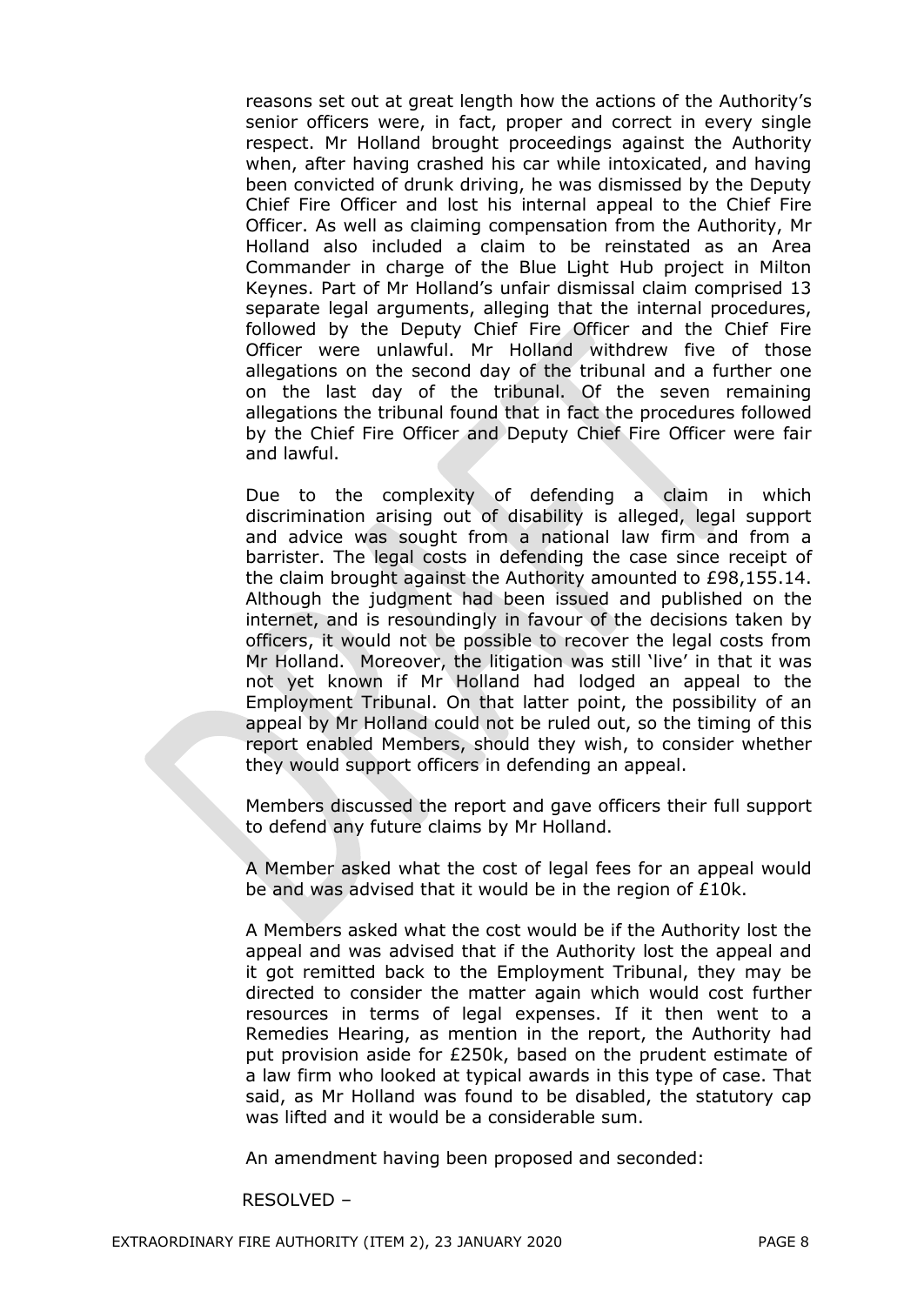That the report be noted and Members give authority and support to officers in defending any appeal.

#### **FA23 STATEMENT OF ACCOUNTS 2018/19**

The Director of Finance and Assets advised Members that those Members who were present at the Executive Committee and Overview and Audit Committee meetings in July would be familiar with the issues experienced with the Auditors. Namely, the lack of resource from the external auditors to complete the audit, which meant the Authority was unable to sign off its accounts within the deadline. The plan at the time was to bring the accounts back to today's meeting for approval. However, at the time of publication of the papers, not all the audit work had been completed and the Director of Finance and Assets was therefore reluctant to publish a set of accounts that may, unlikely as it may be, need amending. As it was today, the audit was still not complete.

The Director of Finance and Assets advised Members that this was a national issue, not just with Ernest & Young but with other Auditors. Audit companies were struggling with recruitment and retention of staff and Members sitting on other Authorities would probably be experiencing this issue as well. It was nothing the Authority had done, its accounts had been prepared well in advance. Councillor Marland in his role on the LGA had also represented the Authority's views in that respect. A letter of complaint had been sent to Ernest & Young as requested by Members, but no response had been received to date, despite chasing and a response being promised.

The Director of Finance and Assets advised Members that the plan was to now take the adoption of the accounts to the November meeting of the Overview and Audit Committee, where it would be finalised there.

A Member asked that this matter be escalated and a letter sent to the government and was advised that when the Authority originally thought of writing a letter of complaint, it was to be sent to the Public Sector Audit Appointments (PSAA) who were the body commissioned by the government to carry out this procurement process. However, when looking at their complaints procedure, they won't consider any complaint until it's been through the relevant audit body's complaint procedure first. So once the Authority had exhausted the E&Y procedure, if the Authority was not satisfactorily reassured they are going to rectify the situation, then it would escalate the complaint to the PSAA.

Members asked that the Director of Finance and Assets also wrote to the local Members of Parliament, expressing the dissatisfaction of the audit service the Authority had been receiving.